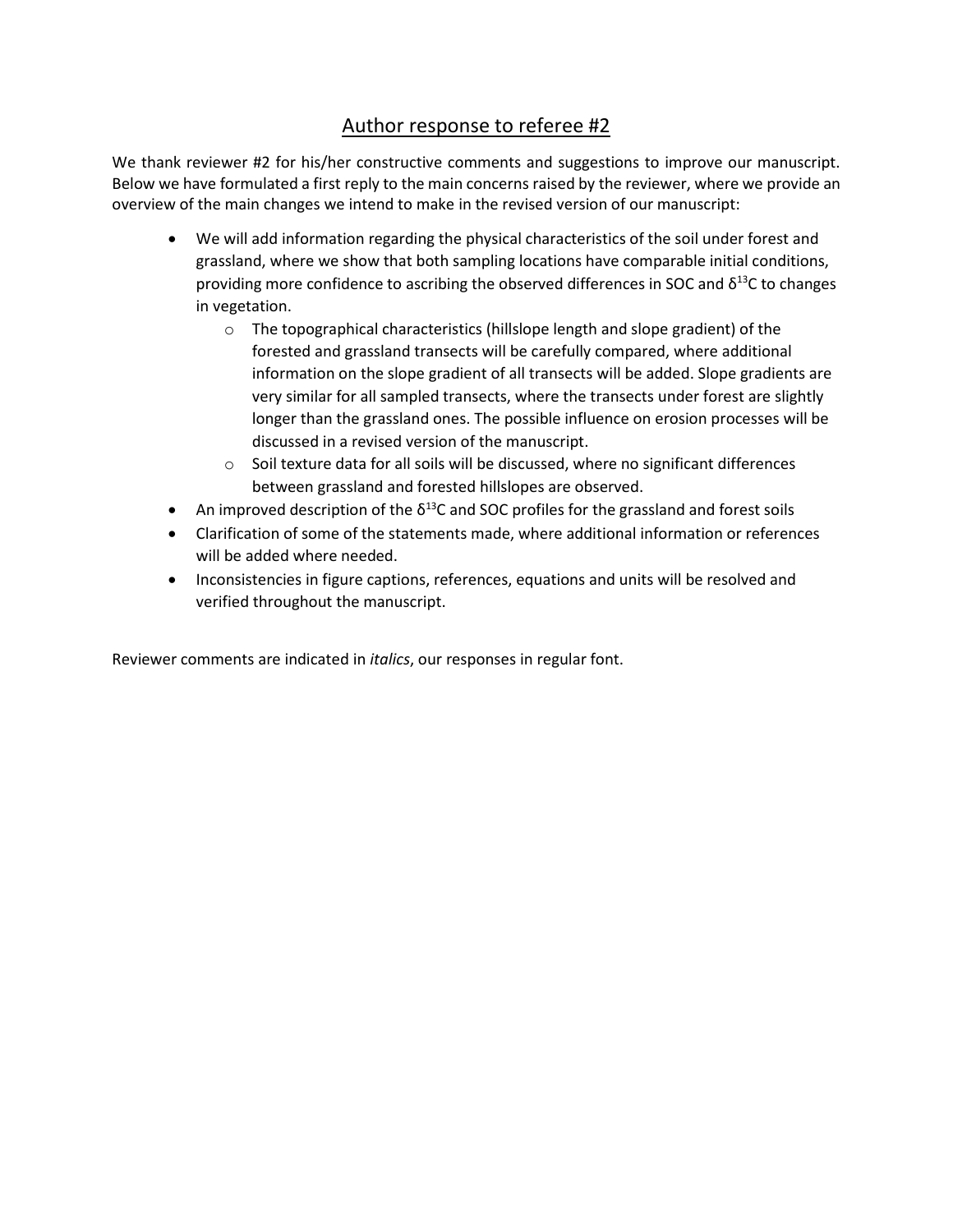### *GENERAL COMMENTS*

*I have read with interest this paper, which describes the consequences of vegetation change and erosion processes on SOC dynamic and stocks. It is an interesting research objective, and the purposes of this work would fall within the aims of this journal. In general, I think the paper is interesting and has potential. However the manuscript needs some improvements, outlined in the specific comments, but its main shortcoming is outlined below. The study is based on the comparison of toposequences under forest and grassland and the assumption that the soils under these different vegetations were identical or at least very similar before the vegetation change. However, the paper gives almost no information on these soils, either from a chemical or physical aspect. Some parameters, such as texture, have a strong link with the dynamics and stocks of organic matter. How can we be sure that the very large decreases in C stocks observed under pasture is indeed due to deforestation and the erosion it induces, if we do not know that the soils are really comparable? A presentation of the main characteristics of the soils (if only in the supplementary material) is necessary before we can put forward the hypotheses set out in the discussion. This manuscript, after the necessary improvements and corrections, would be acceptable for publication.* 

REPLY: We thank the reviewer for their overall positive evaluation and the detailed suggestionsto improve the manuscript. To test our hypothesis whether the differences in SOC and  $\delta^{13}$ C between grassland and forest profiles are linked to vegetation changes, we agree that additional information on oursoil transects would be valuable. Therefore, additional information on the slope gradient of all transects will be provided in the revised manuscript. We found that slope gradients are similar for all transects, even though the lengths of grassland transects are slightly shorter than the forest ones. We will also include information on soil texture data, which are available and show no significant differences between soils under grasslands and forest. Other specific comments have been addressed point-by-point in our replies below.

### *SPECIFIC COMMENTS*

#### *Abstract*

*Lines 17-18: the time span allowed by the δ<sup>13</sup>C to study the past dynamic of soil carbon ranges from years to millennia (rather than centuries)* 

REPLY: Thank you for this, we will modify "centuries" to millennia as suggested.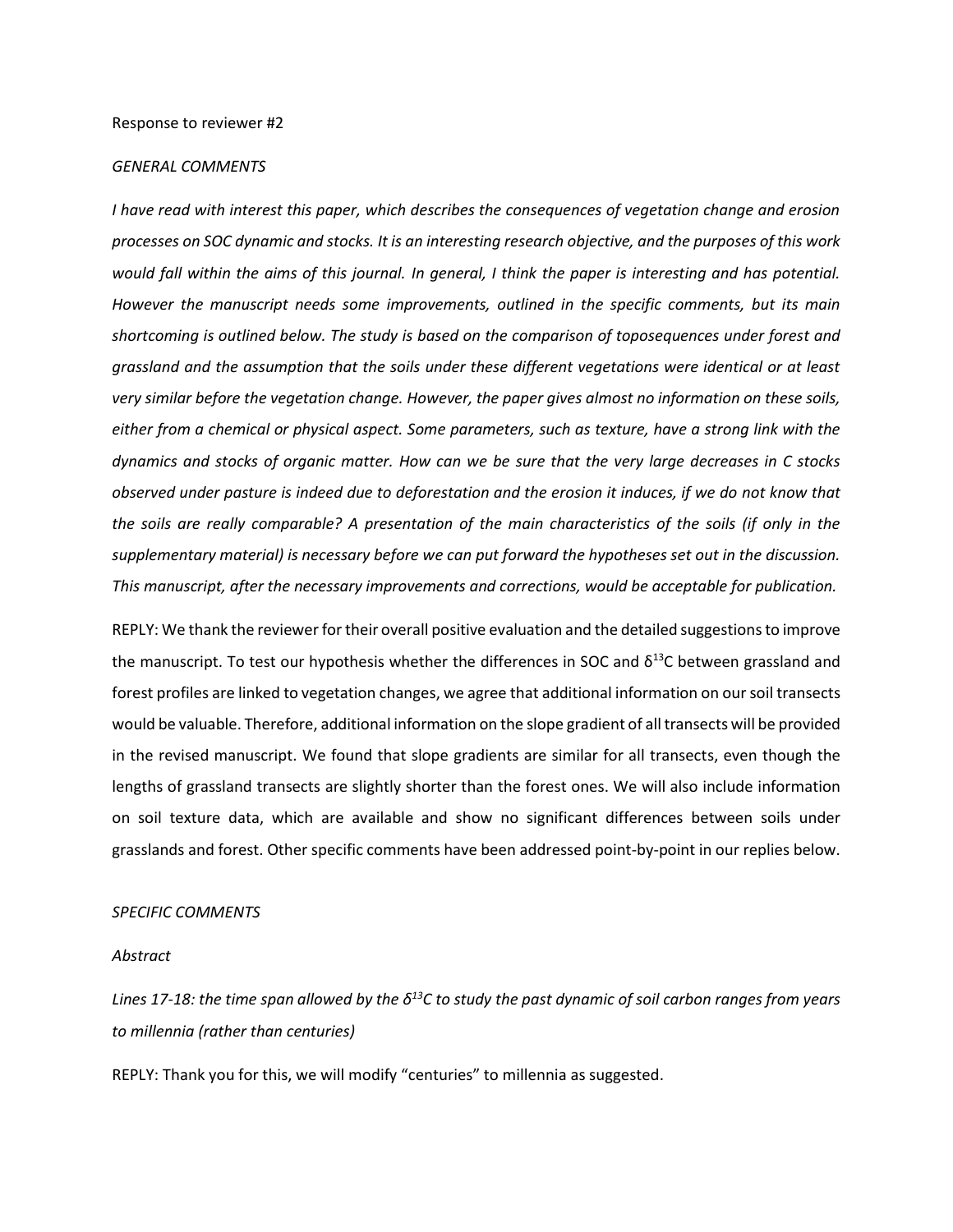*Line 20: the SOC is low, not extremely low.* 

REPLY: Thank you for this, "extremely low" will be changed to "low".

*Line 23: "…which show typical profiles under C3 vegetation, with a slight increase with depth."*

REPLY: Thank you for this suggestion, the sentence will be rephrased as suggested.

*Line 30-31: "…suggesting a recent expansion of grass vegetation, and/or that the valleys are depositional areas from organic matter eroded from the hillslopes."* 

REPLY: Thank you for this suggestion, the sentence will be rephrased as suggested.

*Lines 31-33: "Our approach, based...determine changing vegetation cover". This is true, but it has already been done in different parts of the world and published in many publications in the last 40 years. As this sentence is written, it sounds like a new approach.* 

REPLY: We agree that this approach has been previously applied in different parts of the word, however not yet in Madagascar. We have therefore rephrased this sentence as follows "The method we applied, which is based on the large difference in  $\delta^{13}$ C values between the two major photosynthetic pathways (C3 and C4) in (sub)tropical terrestrial environments, provides a relatively straightforward approach to quantitatively determine changing vegetation cover in Madagascar."

## *Introduction*

*Lines 87-90: "The stable carbon isotope ratio…show a different degree of isotope fractionation". It is necessary to cite references* 

REPLY: The following reference will be added: Cerling and Harris (1999).

### *Materials and methods*

*Line 101: the rainfall is not very high; many tropical regions have average annual rainfall between 1500 and 3000 mm or more.* 

REPLY: We agree - the term "high" will be removed.

*Line 103: "the mean annual temperature varies between 18 and 24°C" Really? Not the mean monthly temperature?*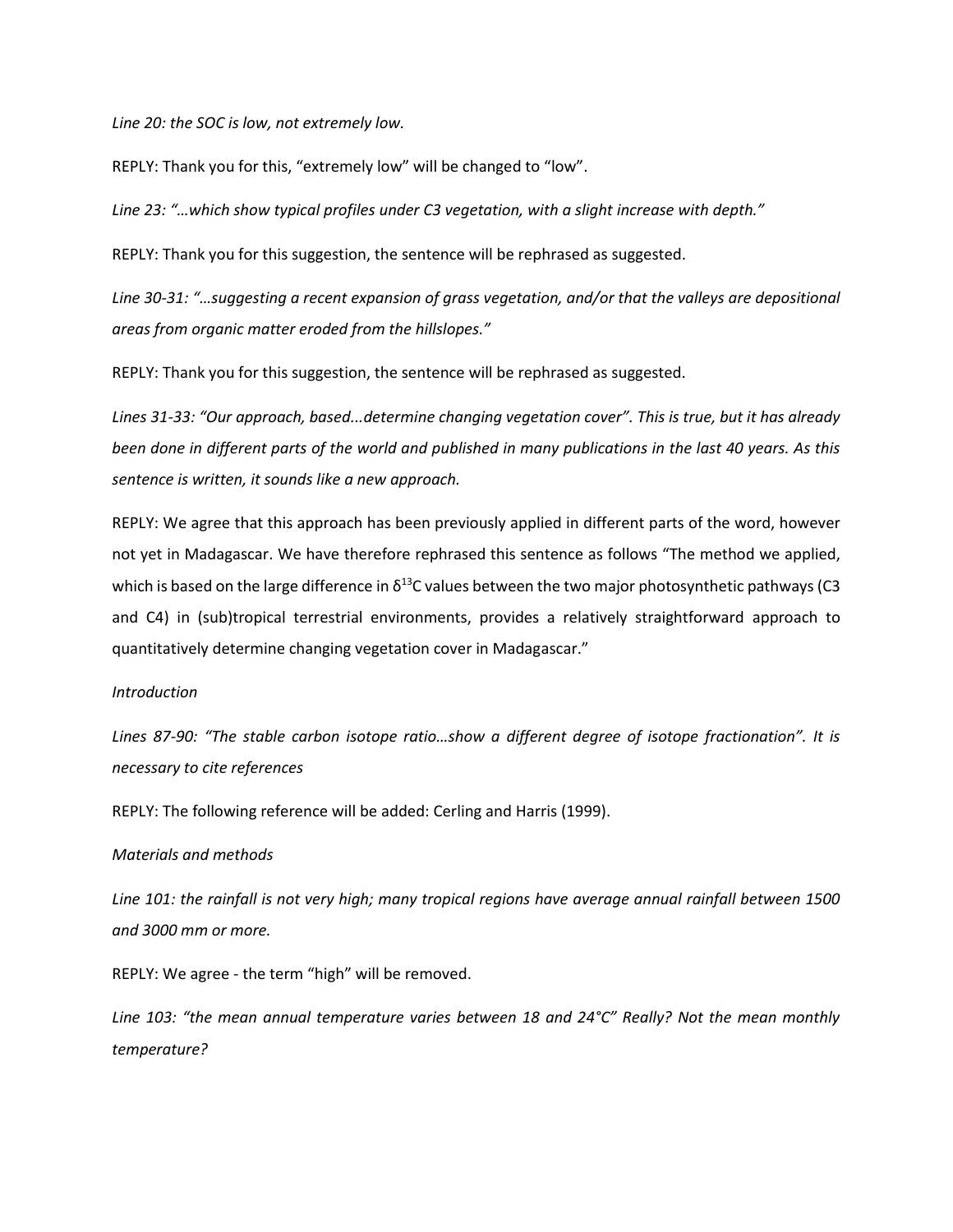REPLY: We thank the reviewer to notice this, we will correct this statement accordingly: "The mean annual temperature is 20.6°C, ranging between 11°C in July and 28°C in January (Ferry, 2009)".

*Line 118-120 AND Figure S3: the length and the gradient of the hillslopes are different under forest and grassland. Could this have an effect on erosion processes?* 

REPLY: We agree that the sampled hillslope transects under forest are longer (217 and 184 m) than the sampled grassland profiles (62 and 70 m). However, the slope gradients (derived from the 12 m resolution TanDEM-X DEM) of the four transects are comparable, with maximum slope gradients of 30° and 25° for the forest transects and 29° and 25° under grassland. In the revised manuscript, the supplementary Figure S3 will be improved and a revised version of this Figure will include the change of the gradient along the transects, a provisional version is shown below.



The two main types of soil erosion on hillslopes are water erosion and diffusive erosion. Water erosion rates typically increase with increasing slope length and gradient (Govers et al., 1994). Diffusive erosion fluxes are approximately proportional to the slope gradient (Heimsath et al., 2005; Pelletier and Rasmussen, 2009; Roering et al., 1999).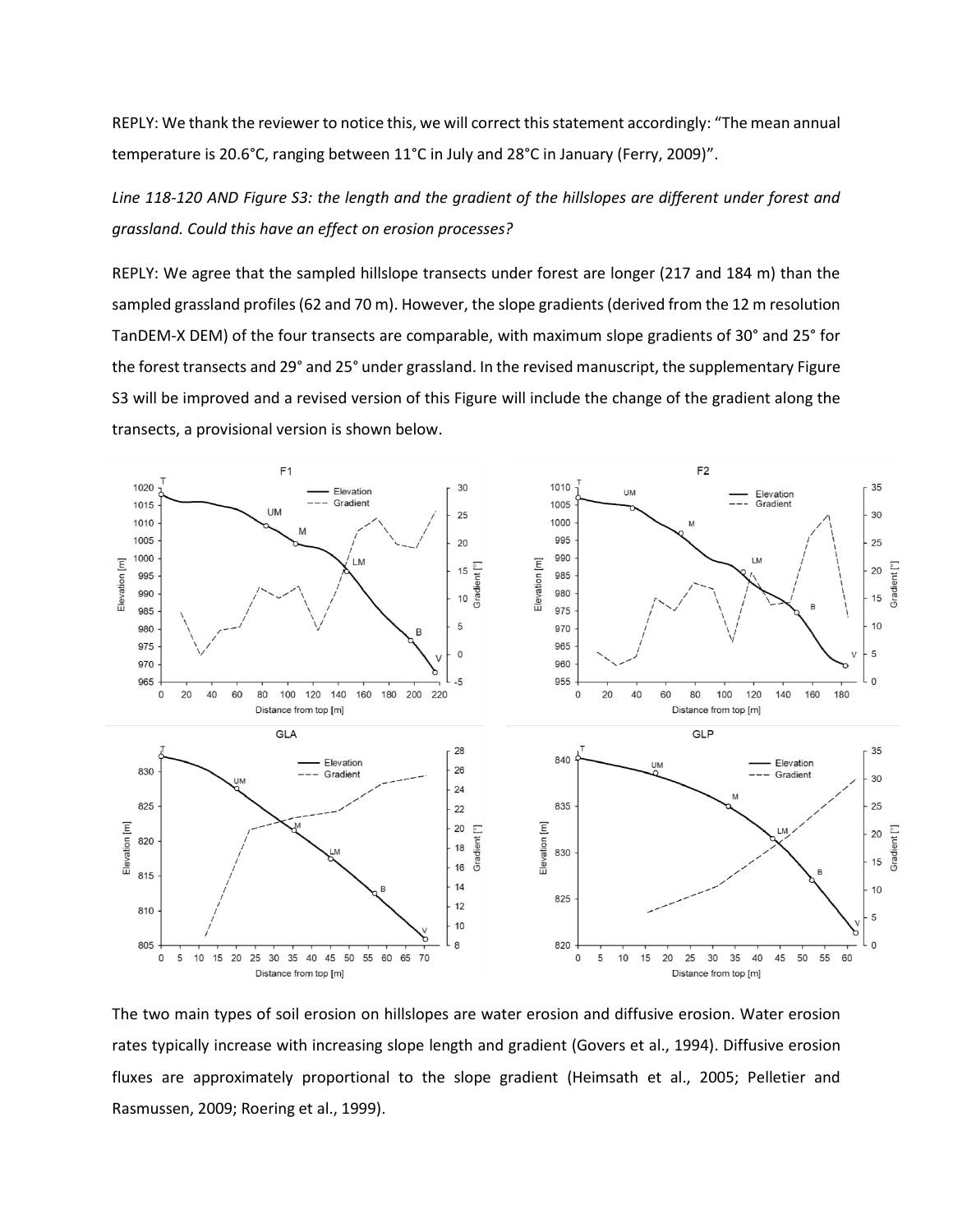Based on the topographical characteristics only (i.e., assuming the same vegetation cover) of our hillslopes, we can thus expect diffusive soil erosion fluxes to be similar for all four transects which would result in lower diffusive erosion rates on the forested slopes as they are longer. Similarly, one might expect higher water erosion rates on the the lower half of the forest transects when considering topography only as these are longer than the grassland profiles. However, the effect of slope length on water erosion rates is non-existent under dense, natural vegetation (Cerdan et al., 2010, Zhao et al., 2021) and it is therefore unlikely that there would be significant differences in erosion rates between the grassland and forest slopes if they would only have a different topography. The differences in erosion rates due to differences in topography are more than likely far less important than those related to differences in vegetation cover. Water erosion rates are minimal under forest, given the protection provided by the dense vegetation cover (Cerdan et al., 2010; Zhao et al., 2021). A grass cover that is well below 100% does offer far less protection: consequently, actual water erosion rates may be expected to be significantly higher on the grassland slopes in comparison to the forest slopes (Carroll et al., 2000; Silburn et al., 2011; Zhao et al., 2021).

*Line 123-126: Why is there such a large distance (about 60 km) between the soil profiles under the forest and those under the grassland? Were there no adequate situations for the grassland soils closer to the forest? Important information about the soils is missing, which could be in the supplementary material: are the soils under forest and under grassland really similar, in chemical and physical terms. One of the objectives of the paper is to assess the effect of vegetation change on carbon stocks. Several soil parameters, such as texture, can influence organic matter stocks, so it is important to know whether the soils are similar.* 

REPLY: We agree with the reviewer that the distance between the forest and grassland profiles is relatively large. The main rationale behind the site selection was that (i) grasslands on the western side of Lake Alaotra were the main focus, as these represent a large and continuous/homogeneous area with characteristic vegetation cover, for which we hypothesized that vegetation changes (deforestation) may have occurred long enough in the past to result in differences in SOC inventories and characteristics. The nearest zone of pristine forest is located on the eastern side of Lake Alaotra – given the wide alluvial plain that results in a fairly high distance between sites. While grasslands area are also present on the eastern side of the lake, they represent a much more narrow strip of land which may have been deforested relatively recently so that SOC inventories might still reflect the forest cover that was present until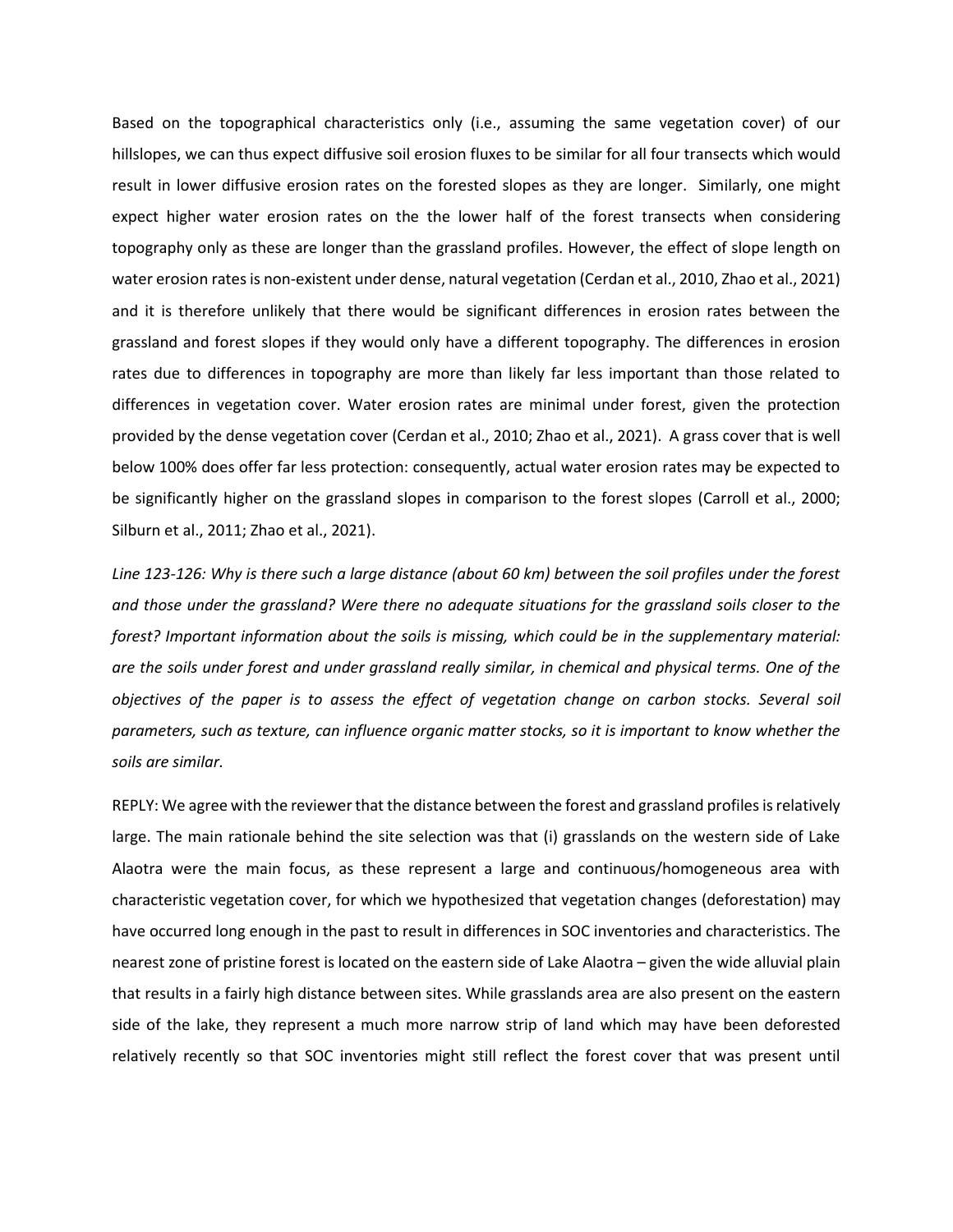recently. However, we paid careful attention to ensure that the topography of the transects was as equivalent as possible.

We agree that the chemical and physical characteristics of our soil should be comparable in order to verify our hypothesis of a shift in vegetation. The soils at both the forested and grassland sampling site are defined as ferralsols (Andriamananjara et al., 2017). We further verified the assumption of comparable soils by analysing the texture of the soil under forest and grassland. These results will now be included, we did not observe significant differences in texture of soils under grassland and forest (p-value =0.663 (sand); p-value=0.723 (silt) and p-value= 0.232 (clay)). In the new version of the manuscript, we will add the soil texture diagram (see below) to the supplementary figures, add a paragraph describing the used method to derive the soil texture and report the results of the texture analysis in the text.



**New supplementary Figure**: Texture triangle (clay, silt and sand) of soil under forest and grassland.

*Results*

*Line 207-208: The description of the C profiles is too brief and even wrong! For example, for the F1UM profile the SOC content varies from 60 to 200 cm, between 0.3 and 0.9 %, not 0.1 and 0.2 %.* 

REPLY: We apologise for the error. We have verified and corrected these numbers and have further elaborated the description of these results: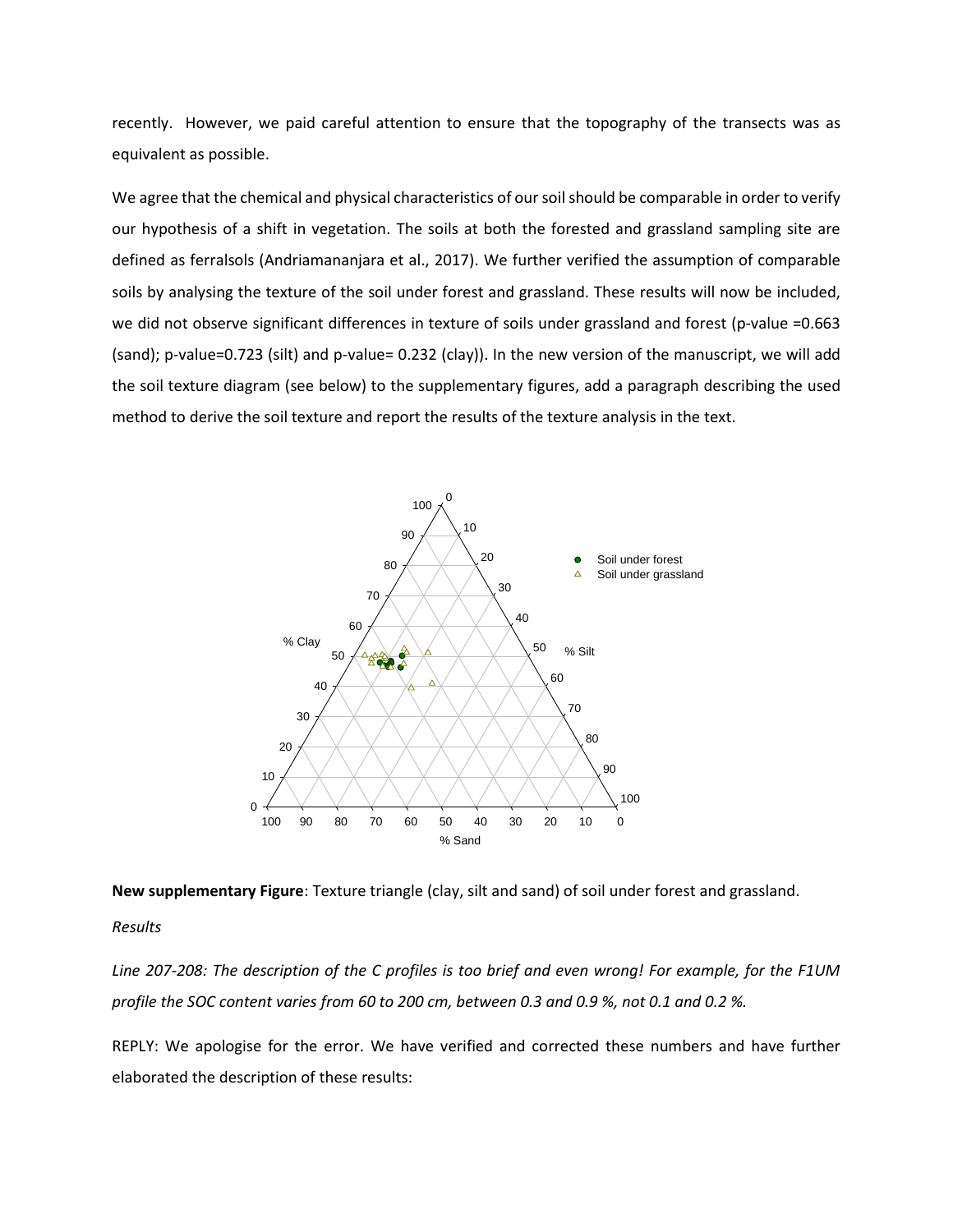"The OC content (%OC) of the forest profiles ranged between 1.5 and 4.8% for F1 and between 2.9 and 5.6% for F2 in the upper 0-10 cm (Figure 2a and 2b and Table S1). Overall, the %OC trends of the profiles were similar for the different sampling locations, where the %OC was highest in the topsoil, decreasing exponentially with depth over the first ~60 cm. At 190 cm depth %OC decreased to 0.1-0.3% for both profiles. For forest transect F1, %OC content in the upper ca. 60 cm was higher at the UM and LM position compared to the other hillslope positions. These differences were particularly apparent in the upper ca ~20 cm of the profile. This difference between the hillslope positions was less marked in F2. However, the %OC was highest for the B-F2, UM-F2and LM-F2 when compared to the V-F2, T-F2 and M-F2."

# *Line 210-211: The description of the δ<sup>13</sup>C profiles is too brief.*

REPLY: The description of the  $\delta^{13}$ C will be improved by adding few lines as follows:

At the surface, the  $\delta^{13}$ C values only showed minor variations, between -27.1 and -25.5‰ (Figure 3a and 3b).  $\delta^{13}$ C values increased with depth and reached a value of -24.1 ± 0.6‰ at a depth of 60 cm. Below this depth,  $\delta^{13}$ C values no longer showed a systematic variation with depth but varied within a narrow range. No distinct trends were observed for the different sampling positions, where only the  $\delta^{13}$ C of F1-T were slightly higher throughout depth when compared to the other sampling positions.

*Line 218-219: It would be better to say that in the first few decimeters, these two profiles have lower SOC values than the other profiles.* 

REPLY: Thank you for your suggestion, we will change it accordingly.

*Line 236: The sentence "However, the cumulative…on the GLP hillslope" is unnecessary.* 

REPLY: We will remove this.

*Figure 3c: THIS IS NOT THE GOOD ONE!* 

REPLY: Thank you for pointing out this error. We will add the correct sub-plot, verify the corresponding text, and check the full manuscript for correct Figure and Table references.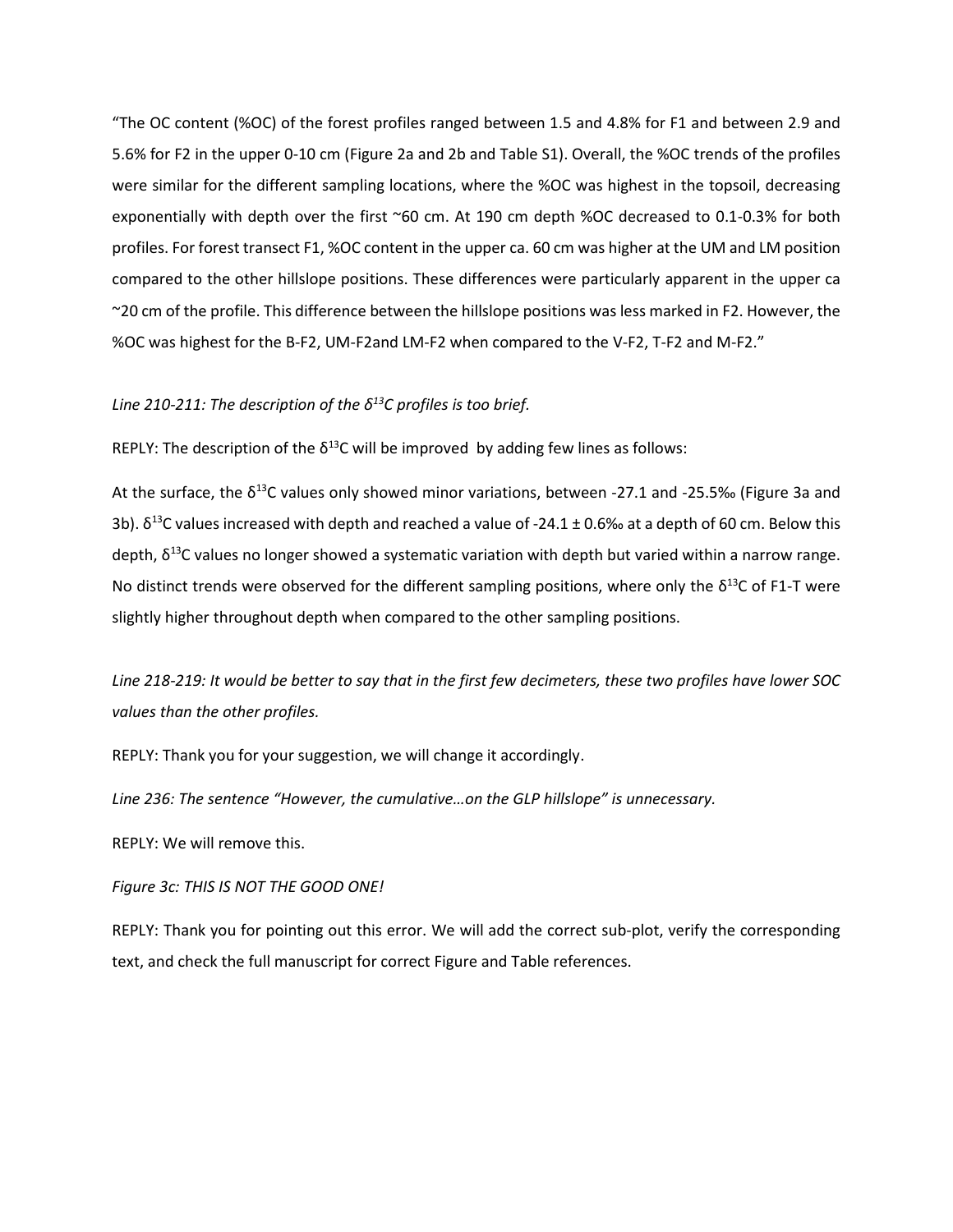

(b) Forest transect F2



### *Discussion*

*Lines 253-277: All these explanations of the evolution of δ 13C values under C3 forest vegetation are excessively long. Since the end of the 80's, many articles have detailed this. This does not provide decisive information to answer the objectives of the paper.*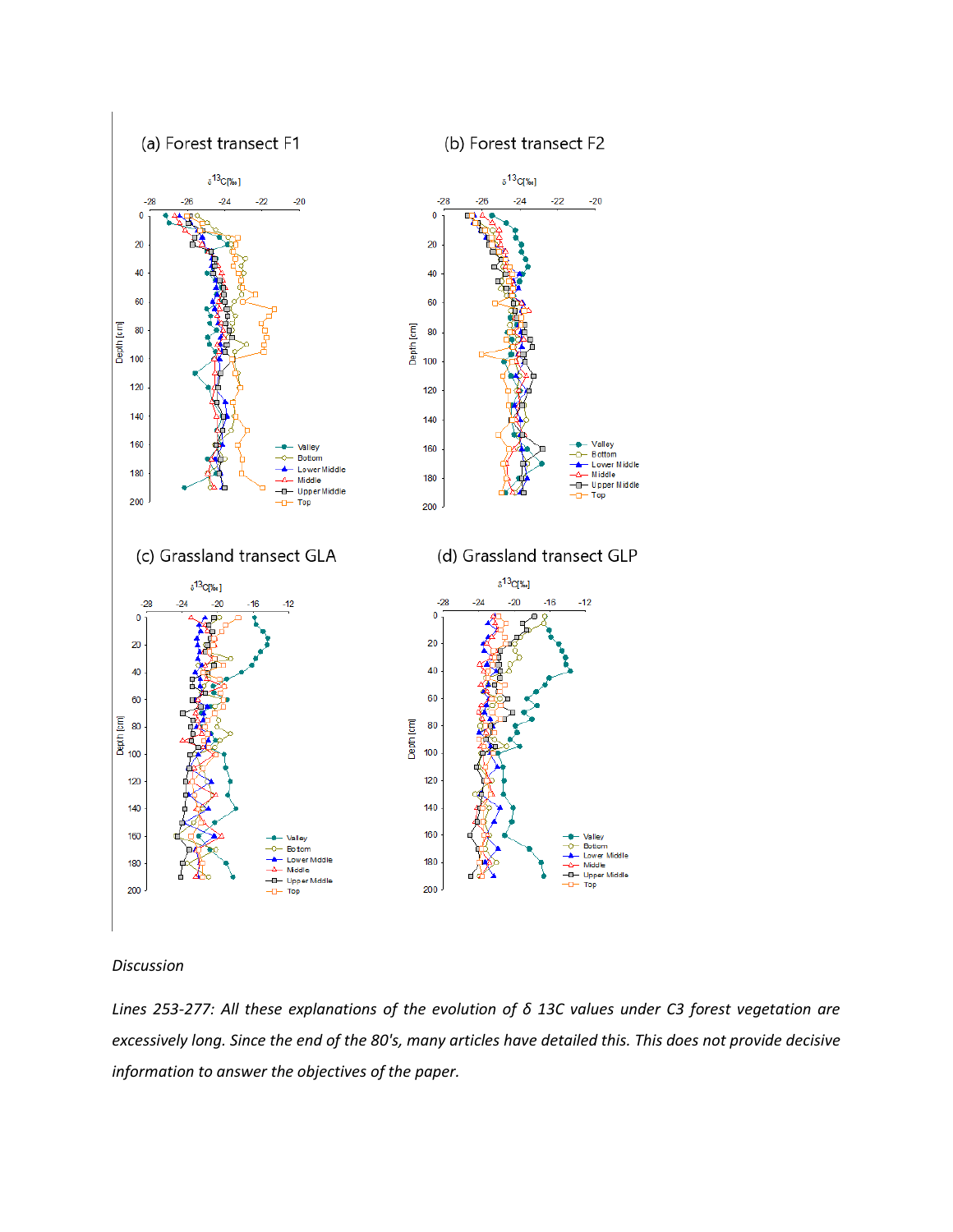REPLY: We had elaborated on this topic to provide the reader with the necessary background information to frame the observed decrease in  $\delta^{13}$ C that we observed under forest, and to be able to properly compare this with the trends we found under grassland that are described from line 278. However, we agree this might be considered too extensive, and will reduce the length of this part by removing few sentences or summarize some information in the revised version of the manuscript.

*Lines 293-295: I do not agree, in the topsoil (what depth exactly?), the C3 contribution is much lower than 70%! See the figure 6.*

REPLY: This was indeed not clearly formulated, the profile interval we refer to here is the upper 0-50 cm, and we excluded the values in the valley profile. We will clarify this by changing the sentence as follows: " The contribution of C3 plant material to the SOC present in the upper 0-50 cm of these grassland soil profiles is estimated at ca. 70%, with exception of the valley position."

## *Lines 297: for GLP-V the δ13C value increases between the surface and 50 cm.*

REPLY: We will correct his.

### *Lines 356-358: repetition of the lines 348-350*

REPLY: Thank you for noticing this repetition. Lines 348-350 mainly point out the difference between of erosion which occurred in transects under forest vegetation and grassland vegetation, whereas lines 356- 358 refer to differences in erosion between along the transects, i.e. that the erosion rates increase from the top towards the lower slopes. To clarify this, we will combine these 2 sections in the new version of the manuscript as follows: " This is confirmed by soil erosion rates derived from in situ <sup>10</sup>Be concentrations of the topsoil samples (5-15 cm) which indicates that both under grassland and forest erosion rates increases from the top towards the valley position, where the erosion rates are consistently higher under grassland when compared to forest."

*Line 380: "…, while the outputs include CO2,…" or "…, while the outputs include CO2 emissions,…"?* 

REPLY: Thank you for your clarification. We mean here the  $CO<sub>2</sub>$  emission, it will be corrected as suggested.

*Line 397-398: It is not true that all the studies cited found strong differences in SOC stocks between savannah and forest situations. Moreover, the stocks are not calculated and commented on.*

REPLY: We apologize for the confusion due to missing references - we had intended to refer here to Rabetokotany-Rarivoson et al. (2015) and Razafindrakoto et al., (2018) who have investigated the SOC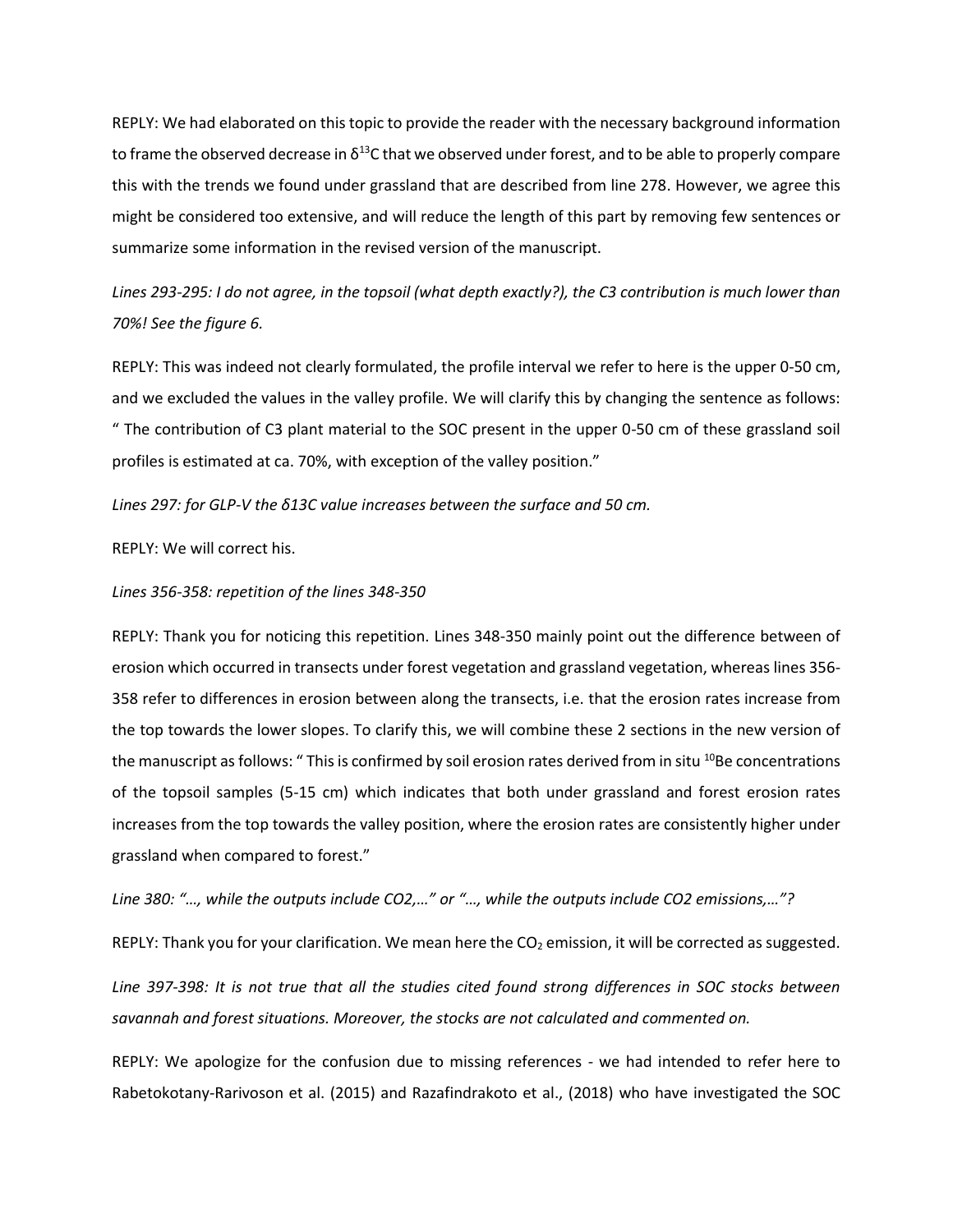change due to land use change by following the different stages of deforestation that occurred in the humid rainforest of Madagascar. They indeed found that the SOC stocks in the soil under the final stage of deforestation (grasses) are always much lower than the SOC stock under the initial forest. We will rephrase this sentences as follow: " Rabetokotany-Rarivoson et al. (2015) and Razafindrakoto et al. (2018) found a strong difference in SOC between the initial forest vegetation and the final stage of deforestation which is characterised by non-forest vegetation (dominated by grasses)".

*Lines 400-401: That is true, but what does it add to the discussion, at this point. It would be better to delete this sentence.* 

REPLY: This will be removed.

*Line 411: "The δ13C values of the forest profiles increased with depth, which is expected for soils developed for soils developed under C3 vegetation". It would be better to say that these 13C profiles are typical of soils under C3 vegetation for a very long time.*

REPLY: Thank you for the suggestion. We will rephrase this sentence as suggested.

*Lines 417-418: you cannot say that organic carbon input from the new grassland vegetation is not significant: it represents almost a third of the carbon stock!* 

REPLY: This description might have been somewhat unfortunate - the fraction of SOC from the grass vegetation indeed represents one third of the total SOC stock. What we aimed to communicate here, is that (i) total OC stocks in the grasslands are substantially lower than in forests, and (ii) that despite the absence of substantial new inputs from C3 vegetation, the bulk of the SOC stocks is still largely dominated (70%) by (old) C3-derived carbon.

To clarify our point, we will rephrase this sentence to make this point more clear and avoid misinterpretations.

*Line 429: "This indicates that the response time to deforestation depends on the rate of depletion of the old C3 pool." What does this sentence mean?* 

REPLY: What we referred to here is that the time since deforestation is likely to be reflected in the fraction of the C-OC pool that has been mineralized / lost. We agree that the sentence might be unclear for readers and will therefore rephrase this.

### *Technical corrections*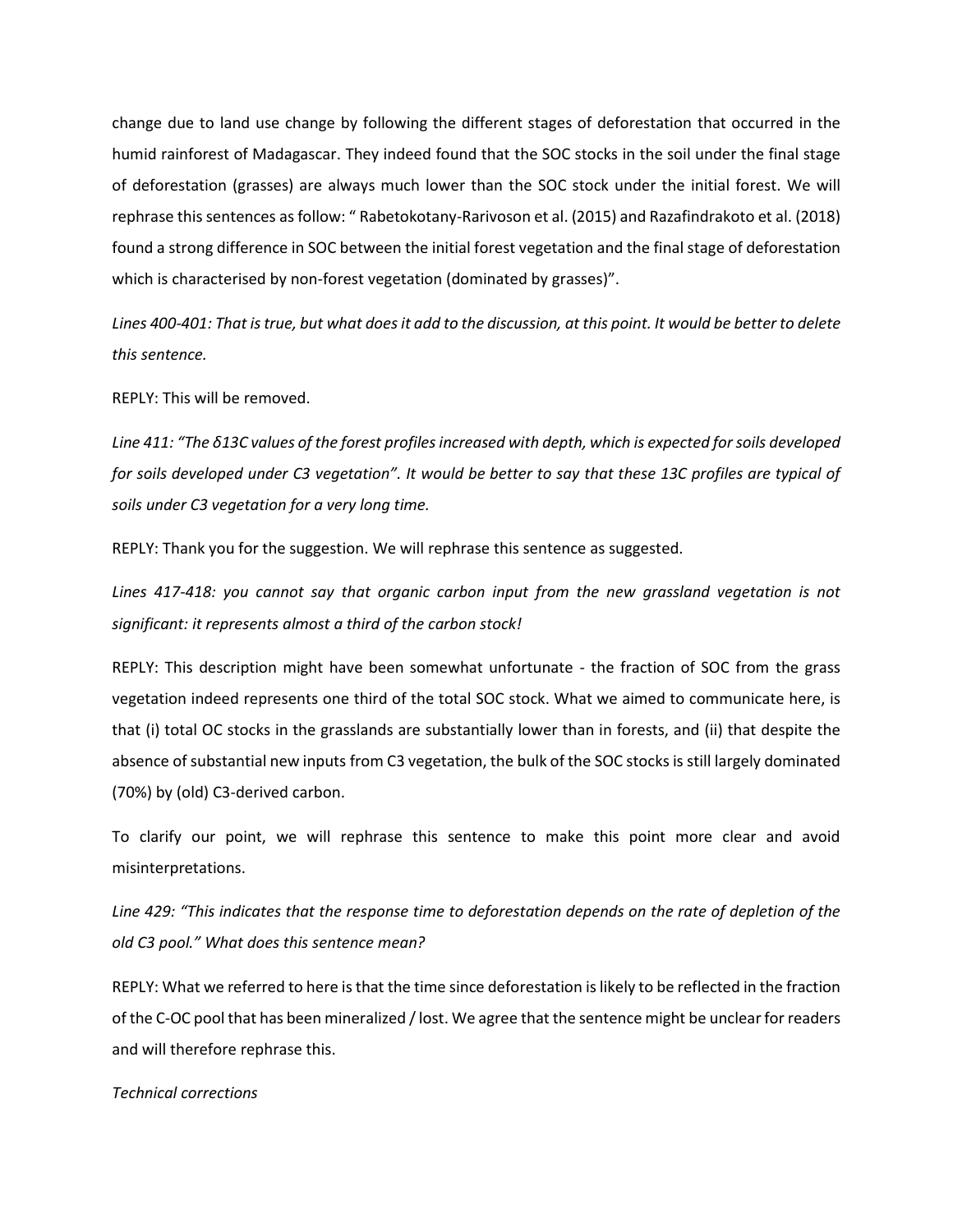*Introduction Line 42: Voarintsoa et al., not Voarintsoa and Cox* 

REPLY: Thank you for pointing this out, this will be corrected.

*Materials and methods Figure 1a: in the caption, it is written "dotted black line", but it is a "dotted white line".* 

REPLY: This will be corrected in the new version.

*Line 121: The supplementary material S3 does not show vegetation* 

REPLY: Thank you for pointing out this error, the correct Figure we should have referred to is S1; this will be corrected.

*Line 148: in the equation, δ13C, not δ13.* 

REPLY: This will be corrected.

*Line 197: for D(i), the unit of measurement is missing.* 

REPLY: We will add units for D(i) (cm) as well as for the bulk density ( $g/cm<sup>3</sup>$ ).

*Results* 

*Figure 2: in the caption: "middle" not "middles"*

REPLY: We will correct this.

*Line 207: the topsoil samples are 0-5 cm not 0-10 cm* 

REPLY: Will be changed to "in the upper 0-10 cm".

*Line 209: "…between -25.5 and - 27.1‰ …"* 

REPLY: We agree that number format should be one number after the decimal point and it should be - 27.1 and -25.5‰ (from low to high values). We will change this in the manuscript and keep our number format consistent.

*Line 225-226: verify the profiles which show gradual decline: GLP-B, GLP-UM, GLA-T (not GLA-M)* 

REPLY: It will be verified and changed accordingly in the revised manuscript.

*Line 240: "at different depths" appears two times*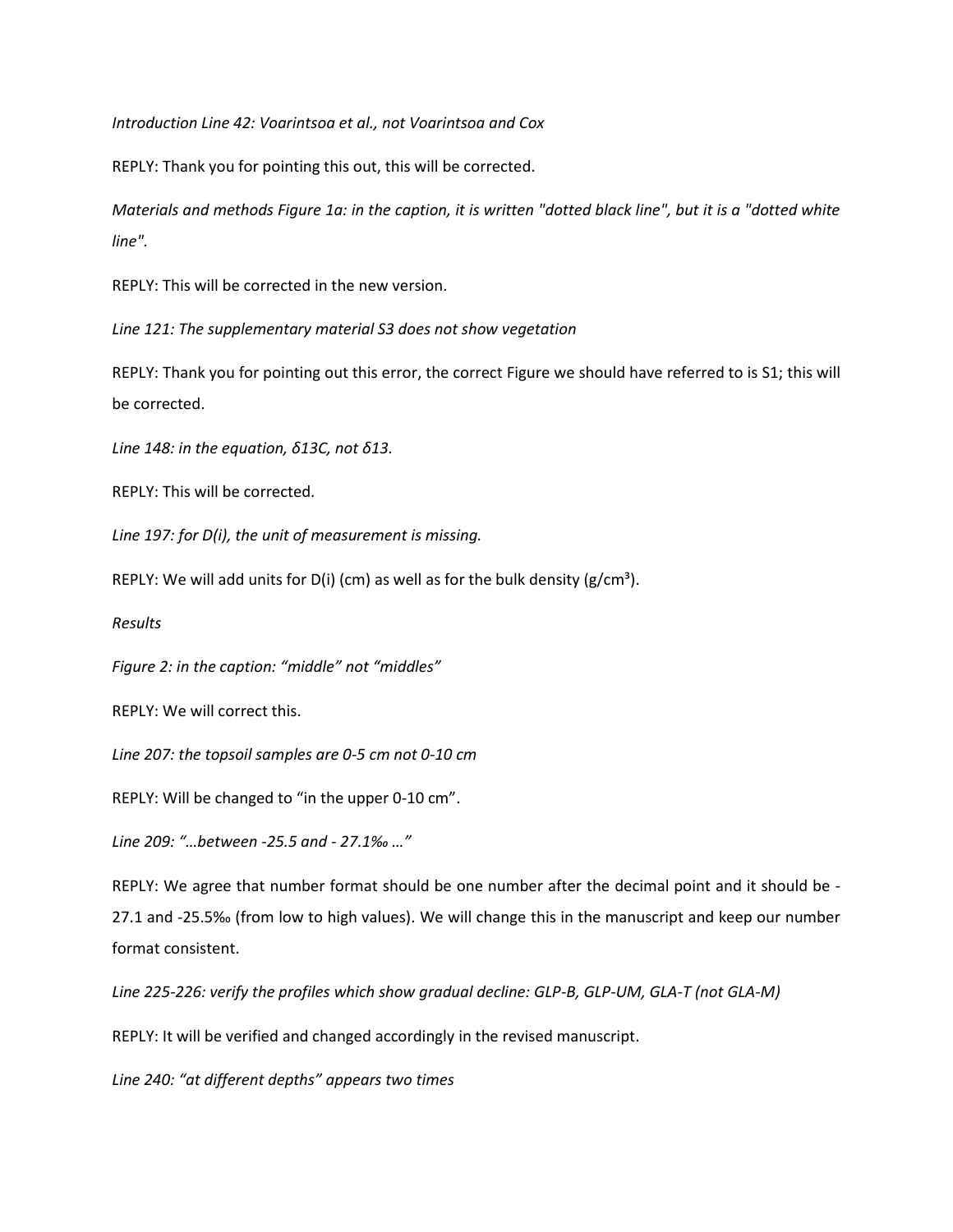REPLY: This will be corrected in the new revised manuscript.

*Line 280: "…values of -20 down…" The symbol ‰ is missing.* 

REPLY: The symbol ‰ will be added.

*Line 350: In the references, Brosens et al. is indicated as published in 2022.*

REPLY: The discussed in-situ <sup>10</sup>Be data have not yet been published and are not part of the Brosens et al. (2022) paper. Therefore, we will keep this reference as non-published.

References:

Andriamananjara, A., Ranaivoson, N., Razafimbelo, T., Hewson, J., Ramifehiarivo, N., Rasolohery, A., Andrisoa, R. H., Razafindrakoto, M. A., Razafimanantsoa, M. P., Rabetokotany, N. and Razakamanarivo, R. H.: Towards a better understanding of soil organic carbon variation in Madagascar, Eur. J. Soil Sci., 68(6), 930–940, doi:10.1111/ejss.12473, 2017.

Carroll, C., Merton, L. and Burger, P.: Impact of vegetative cover and slope on runoff, erosion, and water quality for field plots on a range of soil and spoil materials on central Queensland coal mines, Soil Res., 38(2), 313, doi:10.1071/SR99052, 2000.

Cerdan, O., Govers, G., Le Bissonnais, Y., Van Oost, K., Poesen, J., Saby, N., Gobin, A., Vacca, A., Quinton, J., Auerswald, K., Klik, A., Kwaad, F. J. P. M., Raclot, D., Ionita, I., Rejman, J., Rousseva, S., Muxart, T., Roxo, M. J. and Dostal, T.: Rates and spatial variations of soil erosion in Europe: A study based on erosion plot data, Geomorphology, 122(1–2), 167–177, doi:10.1016/j.geomorph.2010.06.011, 2010.

Cerling, T. E. and Harris, J. M.: Carbon isotope fractionation between diet and bioapatite in ungulate mammals and implications for ecological and paleoecological studies, Oecologia, 120(3), 347–363, doi:10.1007/s004420050868, 1999.

Govers, G., Vandaele, K., Desmet, P., Poesen, J. and Bunte, K.: The role of tillage in soil redistribution on hillslopes, Eur. J. Soil Sci., 45(4), 469–478, doi:10.1111/j.1365-2389.1994.tb00532.x, 1994.

Heimsath, A. M., Furbish, D. J. and Dietrich, W. E.: The illusion of diffusion: Field evidence for depthdependent sediment transport, Geology, 33(12), 949, doi:10.1130/G21868.1, 2005.

Pelletier, J. D. and Rasmussen, C.: Quantifying the climatic and tectonic controls on hillslope steepness and erosion rate, Lithosphere, 1(2), 73–80, doi:10.1130/L3.1, 2009.